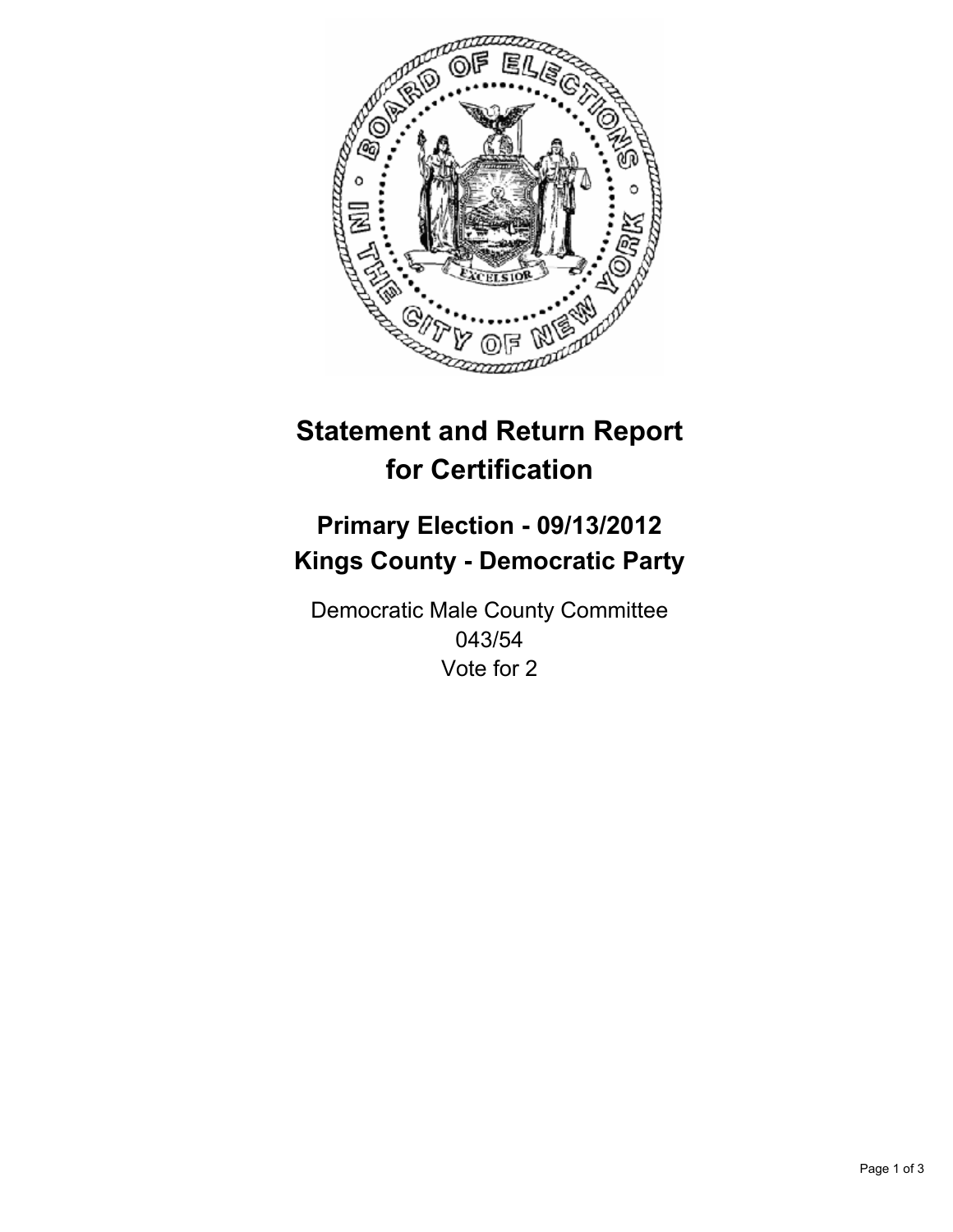

### **Assembly District 54**

| <b>PUBLIC COUNTER</b>                                    | 72 |
|----------------------------------------------------------|----|
| <b>EMERGENCY</b>                                         | 0  |
| ABSENTEE/MILITARY                                        | 3  |
| FEDERAL                                                  | 0  |
| SPECIAL PRESIDENTIAL                                     | 0  |
| <b>AFFIDAVIT</b>                                         | 1  |
| <b>Total Ballots</b>                                     | 76 |
| Less - Inapplicable Federal/Special Presidential Ballots | 0  |
| <b>Total Applicable Ballots</b>                          | 76 |
| <b>JOEL ORTIZ</b>                                        | 31 |
| <b>ELDRIDGE BROWN</b>                                    | 22 |
| <b>HERMAN POPE</b>                                       | 20 |
| UNATTRIBUTABLE WRITE-IN (WRITE-IN)                       | 1  |
| <b>Total Votes</b>                                       | 74 |
| Unrecorded                                               | 78 |